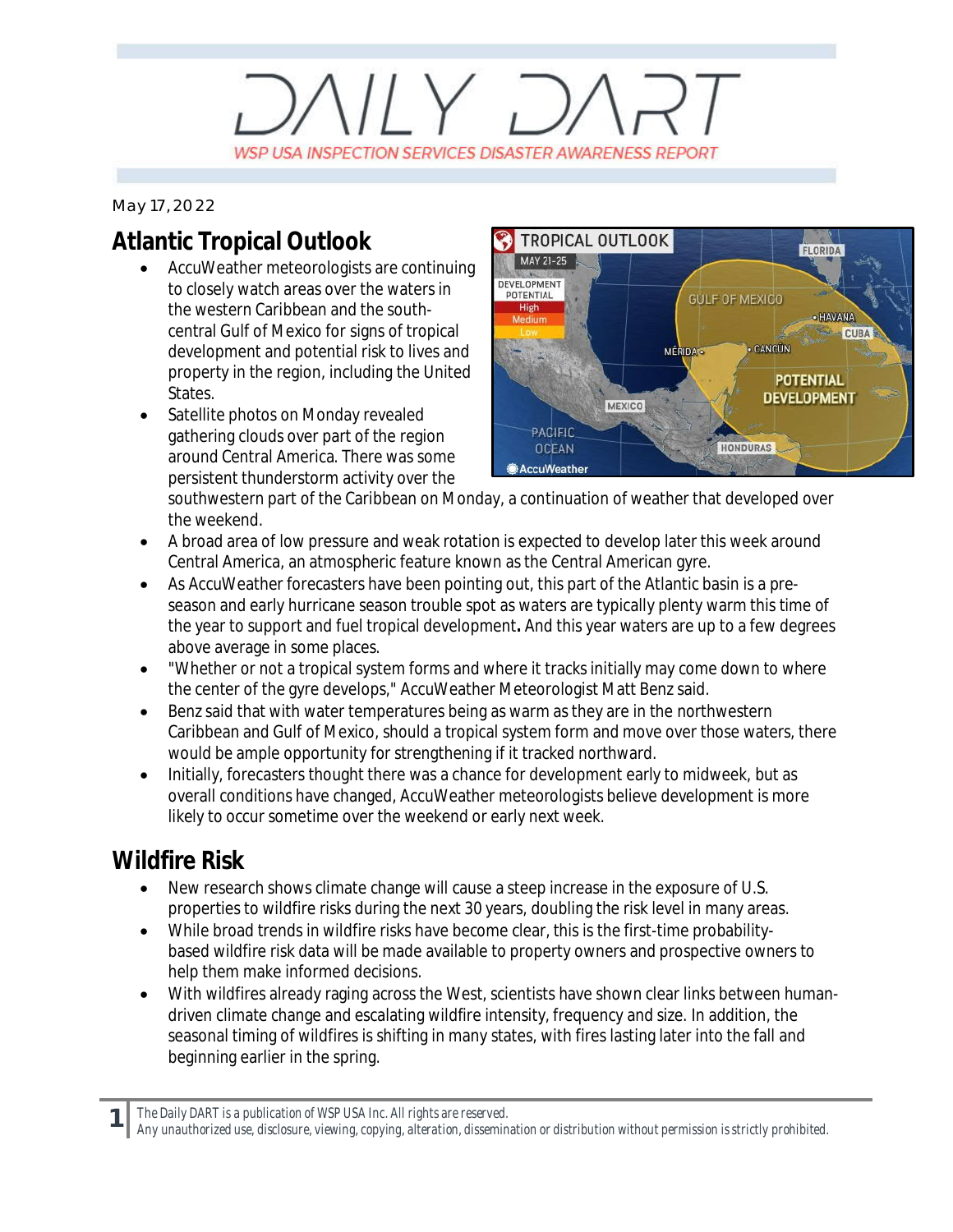## $V/Y$   $D$ WSP USA INSPECTION SERVICES DISASTER AWARENESS REPORT

*May 17, 2022*

- The new report finds that a total of about 80 million properties are at some level of wildfire risk during the next three decades.
- · Of these, 20.2 million properties face "moderate" risk, which is defined as having up to a 6% chance of experiencing a wildfire during the next 30 years.
- About 6 million properties face a "major" risk, which is a 6%-14% risk of a wildfire.
- · About 1.5 million properties face "extreme" risk, which is defined as a greater than 26% risk during the period.
- · A total of 49.4 million properties face a cumulative burn probability of less than 1% over the next three decades, for a "minor risk."
- · According to the report, the states with the largest amounts of properties at risk include: California, Texas, Florida, Arizona and Oklahoma.
- The states with the largest increase in properties with minor risk or greater during the next 30 years are Colorado, Alabama, Mississippi, Texas and Montana. Many southeastern states would also see an increase in wildfire risk.
- · Wyoming, Arizona, New Mexico and Utah would see the biggest increases in properties with major wildfire risk by 2052.

Increase between 2022 and 2052



Note: Moderate risk is defined as having between 1-6% chance of experiencing a wildfire during the next 30 years; Data: First Street Foundation; Chart: Erin Davis/Axios Visuals

**2** *The Daily DART is a publication of WSP USA Inc. All rights are reserved. Any unauthorized use, disclosure, viewing, copying, alteration, dissemination or distribution without permission is strictly prohibited.*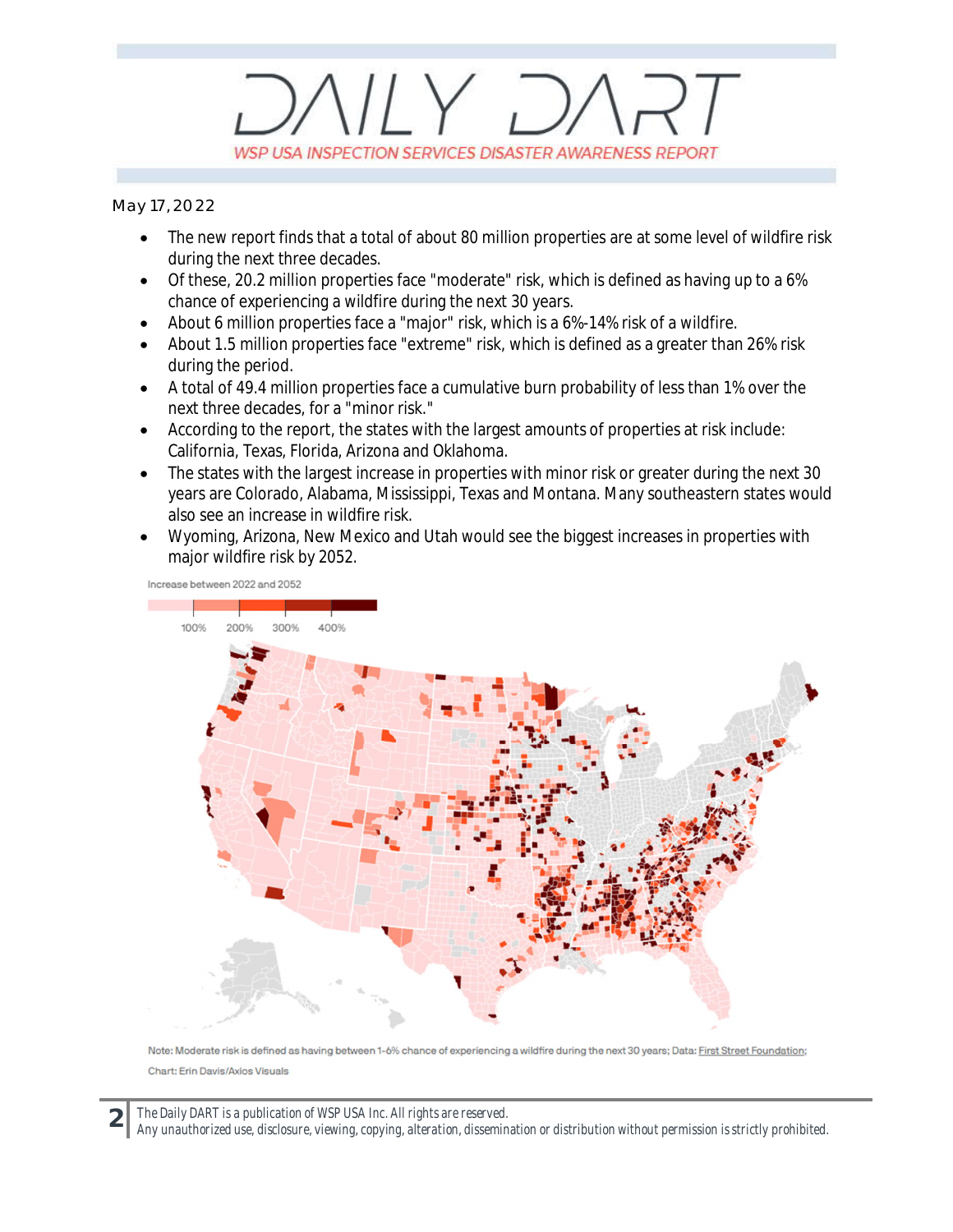## $11Y, 7$ WSP USA INSPECTION SERVICES DISASTER AWARENESS REPORT

*May 17, 2022*

#### **Tornado & Flood Activity**

#### **Oklahoma**

- Severe weather inundated the state during the first week of May, including multiple EF1 and EF2 tornadoes, heavy rainfall, hail and flooding. Northeastern Oklahoma was most impacted by flooding, while central Oklahoma saw most of the tornadic activity.
- · In the first week of May, Oklahoma saw 12 tornadoes touch down in central and eastern parts of the state.
- · The tornado that struck Seminole left EF2 damage, according to the National Weather Service. That tornado was nearly a mile wide, had multiple vortexes and its path totaled 31 miles.
- · In eastern Oklahoma, the weather took a different turn. Homes were flooded, and roads were closed due to high water.
- · Two fire trucks were damaged during water rescues in Muskogee. Between 30 and 40 homes in Bixby were evacuated due to the flooding of Snake Creek.
- · According to the Red Cross, officials have been out surveying the damage from the storm just southwest of Seminole to the Arkansas border.
- · In all, they report that 12 homes were destroyed by either a tornado or a flood, while 126 have major damage.

| Joint Preliminary Damage Assessments |                                                   |                           |           |             |  |  |  |
|--------------------------------------|---------------------------------------------------|---------------------------|-----------|-------------|--|--|--|
| <b>State</b>                         | Event                                             | Number of Counties for IA |           | Start-End   |  |  |  |
|                                      |                                                   | Requested                 | Completed |             |  |  |  |
| $MCN^*$                              | Severe Storm & Flooding<br>May $4th$ & continuing |                           |           | 5/16-TBD    |  |  |  |
| OK                                   | Severe Storm & Flooding<br>May $4th$ & continuing | っ                         |           | $5/16$ -TBD |  |  |  |

*\*MCN – Muscogee (Creek) Nation*

**3**

| <b>Pending Individual Assistance Declaration Request</b> |                                                                     |                   |                             |                                     |  |  |
|----------------------------------------------------------|---------------------------------------------------------------------|-------------------|-----------------------------|-------------------------------------|--|--|
| <b>State</b>                                             | Event                                                               | Date<br>Submitted | Approved/Denied<br>/Pending | Number of<br><b>Counties/Tribes</b> |  |  |
| MS                                                       | Severe Storms, Straight-Line Winds &<br>Tornadoes<br>March 22, 2022 | 4/28/2022         | Pending                     | 4 Counties                          |  |  |
| MS                                                       | Severe Storms, Straight-Line Winds &<br>Tornadoes<br>March 30, 2022 | 4/29/2022         | Pending                     | 8 Counties                          |  |  |

*The Daily DART is a publication of WSP USA Inc. All rights are reserved.*

*Any unauthorized use, disclosure, viewing, copying, alteration, dissemination or distribution without permission is strictly prohibited.*